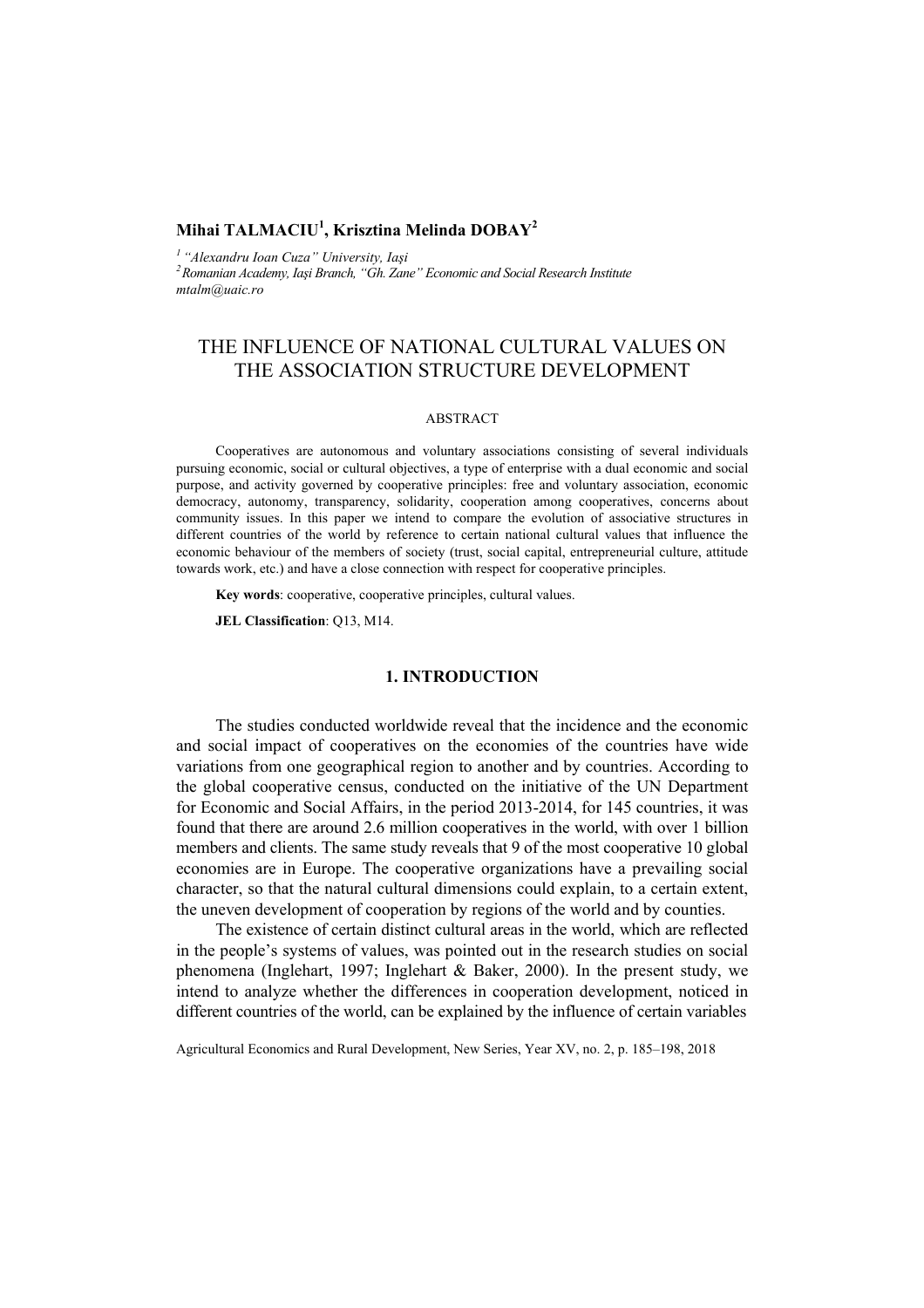of the cultural context. For this purpose, various studies and data were used on cooperation development in countries from different continents, data on the cultural values provided by World Values Survey, as well as data on the organizational cultural dimensions provided by the study conducted by Hofstede (Hofstede et al., 2010)

#### **2. STATE OF KNOWLEDGE**

Cooperatives are mutual support organizations based on relational contracts (Jones & Kalmi, 2009), which serve the interests of their members, are controlled by members and the democracy principle is the essential element of cooperation (Österberg & Nilsson, 2009). According to a pattern of social behaviour, personal interest is a dominant behavioural force, therefore cooperation to improve wellbeing would be doomed to failure if the small groups did not interact on the long run (Axelrod, 1984; Sigmund, 2010, Gächter et al., 2010).

According to the cooperation theories, collaboration within a self-help organization is motivated, in the first place, by individual considerations that arise as a result of making decisions to maximize individual utilities. Thus, the cognitive factors that lead to the desire to cooperate (or not) can be identified. The theory delimits the intentions to cooperate, defined as a history of actual behaviour, based on three components: attitudes towards behaviour, subjective norms and perceived behavioural control (Gächter et al., 2010).

Recent research suggests that there is a significant individual heterogeneity in prosocial behaviour, mainly in the context of cooperation (Fischbacher et al., 2001; Kurzban & Houser, 2005; Kocher et al., 2008; Herrmann & Thöni, 2009; Fischbacher & Gachter, 2010; Bergmüller et al., 2010). Thus, the individual differentiations between the members of the group have the potential to explain the aggregate behaviour and the heterogeneity at the level of the group (Kurzban  $\&$  Houser, 2005; Fischbacher  $\&$ Gachter, 2010), which can play an important role for the cooperation stability (McNamara & Leimar, 2010).

The investigation of differences in the cooperation behaviour at macro level, in the context of different cultural backgrounds, can be interesting and can explain, to a certain extent, the unequal development of cooperation across the countries of the world. Thus, when we want to investigate the influence of certain variables of the cultural context on certain economic and social phenomena, we have in view those sets of beliefs and values that most people from these societies have and that are "transmitted quite unchanged from generation to generation" (Guiso et al., 2006:23; Guiso et al., 2008).

Two relational factors, highlighted by the authors, which influence the synergic potential of collaboration relations, are trust and power (Campos & Vazquez-Brust, 2016; Handfield & Bechtal, 2004; Lasker et al., 2001; Hardy et al., 1998). Trust based on mutual communication and on common interest (Hardy et al.,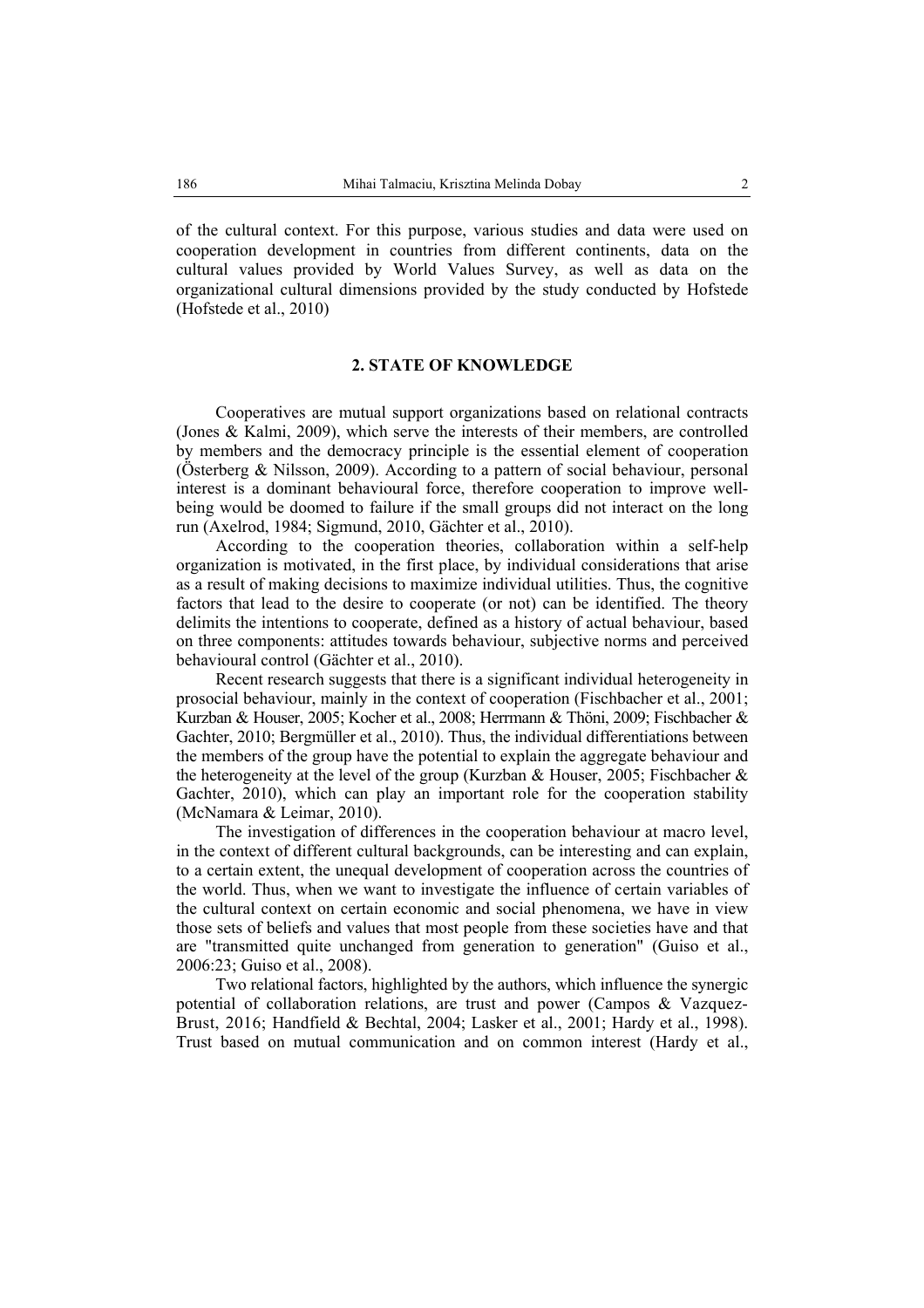1998), favours the establishment of synergies, as it increases the commitment to relationships and the desire to invest in a relationship (Capaldo & Giannocaro, 2015). At the same time, when the power asymmetries between the parts in a transaction are significant, collaboration is affected, thus hindering the integration and commitment between partners (Campos & Vazquez-Brust, 2016). This power differential creates opportunities for the most powerful actor to behave in an opportunist manner, forcing the less powerful actor or simply eliminating this from the dialogue and decision making (Hardy et al., 1998).

The specialty studies point out that trust and transparency are important aspects, mainly for the emerging groups, which motivate small farmers to sell their products through marketing cooperatives (Markelova et al., 2009; Bakucs et al., 2012).

The analysis of cooperation in socio-psychological terms reveals that the members evaluate their cooperatives mainly in social terms rather than in economic terms (Gächter et al., 2010). Some studies revealed that the development of cooperatives is hindered by certain socio-psychological variables: lack of cohesion and understanding (Robinson & Lifton, 1993), conservative and individualistic attitude (Siebert, 1994), traditionalist ideologies of members that explain their preference for not investing their own capital in a cooperative organization (Fahlbeck, 2007).

According to an empirical questionnaire-based survey, conducted among the members of several types of agricultural cooperatives from Sweden, the confidence and support of their members are extremely important for cooperative viability. The management bodies of cooperatives must promote decisional transparency, through the implementation of ITC systems that allow their members to understand that managers' decisions are in agreement with their interests (Osterberg  $\&$ Nilsson, 2009). In these conditions, the aspects strictly linked to the cultural matrix of a country or region (attitudes, skills, abilities and moral principles characteristic to people's behaviour) are more important for the viability and operation of cooperatives than in the case of other types of enterprises (Talmaciu et al., 2017).

People's interest in setting up cooperatives and their involvement in the development of these organizations can be analyzed in terms of the influence of certain cultural values, namely: trust, social capital, social capacity, entrepreneurship and organizational (managerial) culture, attitude towards intense work or new ideas from outside, as well as in terms of the so-called "Asian values": dignity, selfesteem, patience, perseverance, parsimony (temperance), virtuous behaviour (Weil, 2007; Hofstede, 2010).

The concepts of managerial culture, leadership or organizational culture appear in the business literature, which are strongly linked and influenced by the national cultures and their dimensions. The culture results from the values, beliefs, symbols, social ideals or moral perceptions shared by the members of a community or social group, which begin to be formed even since early childhood (Hofstede, 1980); it is influenced by the institutional framework and leads to the establishment of behavioural patterns that manifest a relative stability and continuity in time (Hofstede, 1980; Mueller & Thomas, 2001).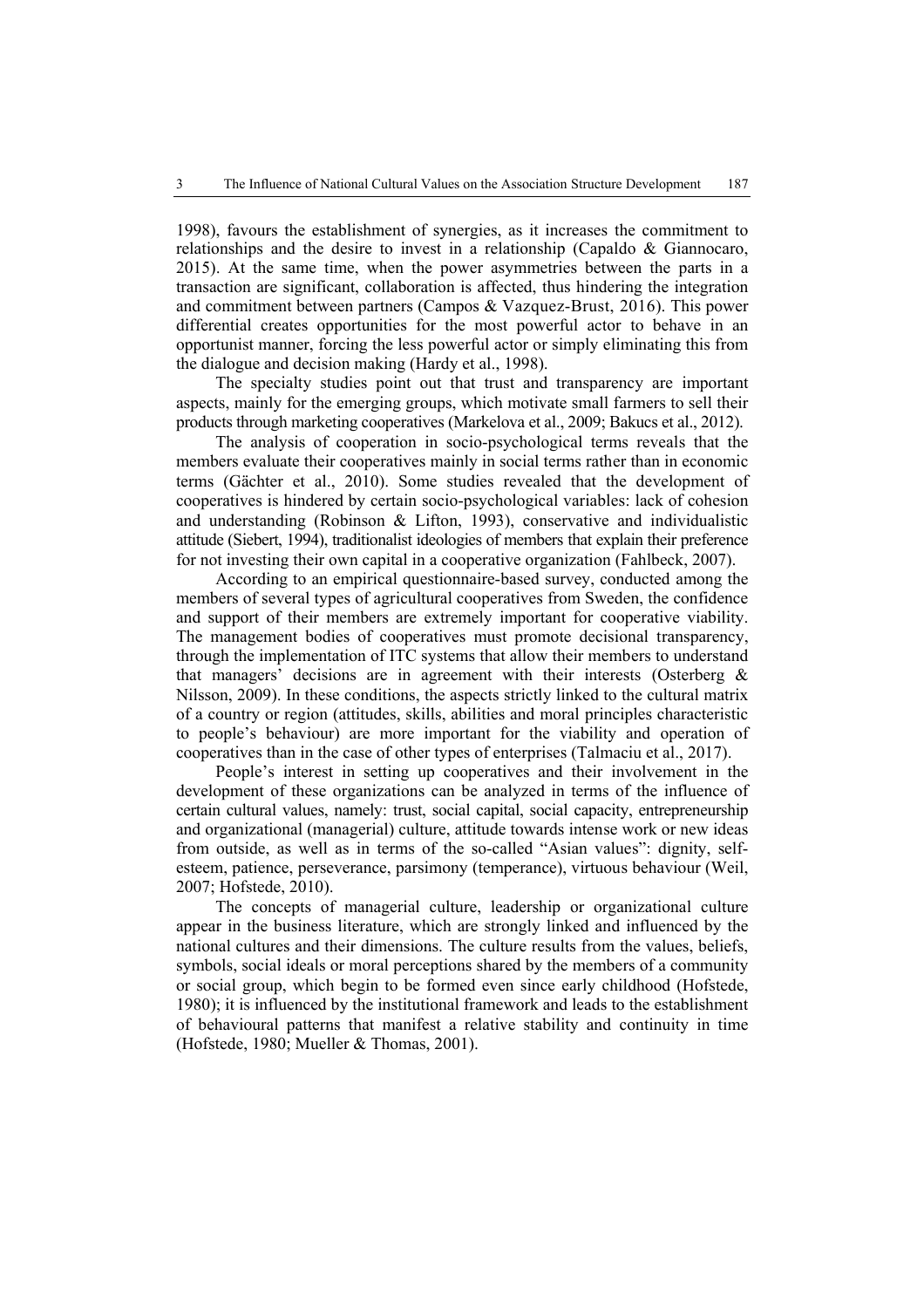#### **3. MATERIAL AND METHOD**

In order to reveal the link between cooperation development and various variables of the cultural context, a rich literature was consulted on: organizational culture, cultural organizational dimensions, important cultural values for the stability and development of cooperatives, as well as studies on the implications of certain variables on the relation management/members of cooperatives (Hofstede, Triandis, Weil, Osterberg, Nilsson, Hansen, Siebert).

The model developed by Hofstede includes 6 national cultural dimensions that make their mark on organizational culture (Hofstede, 2010): distance to power, collectivism versus individualism, masculinity versus feminity, avoidance of uncertainty, short-term orientation versus long-term orientation, permissiveness versus austerity.

Statistical data on cooperation development worldwide coming from different sources were analyzed on comparative basis: *Cooperatives and employment. Contribution of cooperatives to decent work in the changing world of work – Second global report 2017*, *Global Census on Cooperatives 2013-2014* and *The power of cooperation. Cooperatives Europe key figures 2015*. These analyses were completed by qualitative evaluations from reports, studies and other scientific studies in this field.

In a first stage, the present paper applied the Hofstede model based on the 6 cultural organizational dimensions. Pearson correlation coefficient was used to analyze the link between cooperation development and the organizational cultural values. For this purpose a database was used, with indicators on cooperation development and the values of organizational cultural dimensions for 80 countries from all continents (for which both data sets were available).

In order to analyze the link between certain national cultural variables (trust, suspicion degree, attitude towards work, attitude towards the accumulation of wealth, attitude towards private property of business) and cooperation development in different countries, the Pearson correlation coefficients were next calculated. For this purpose, the *World Values Survey Wave 6: 2010-2014* database was used*,*  selecting 65 countries from all continents for which data on cooperation development and data on cultural values were equally available.

#### **4. RESULTS AND DISCUSSIONS**

According to the *Global Census on Cooperatives 2013-2014*, if the activity of cooperatives were concentrated in only one country, the contribution of cooperatives to global economy would be higher than the economy of France and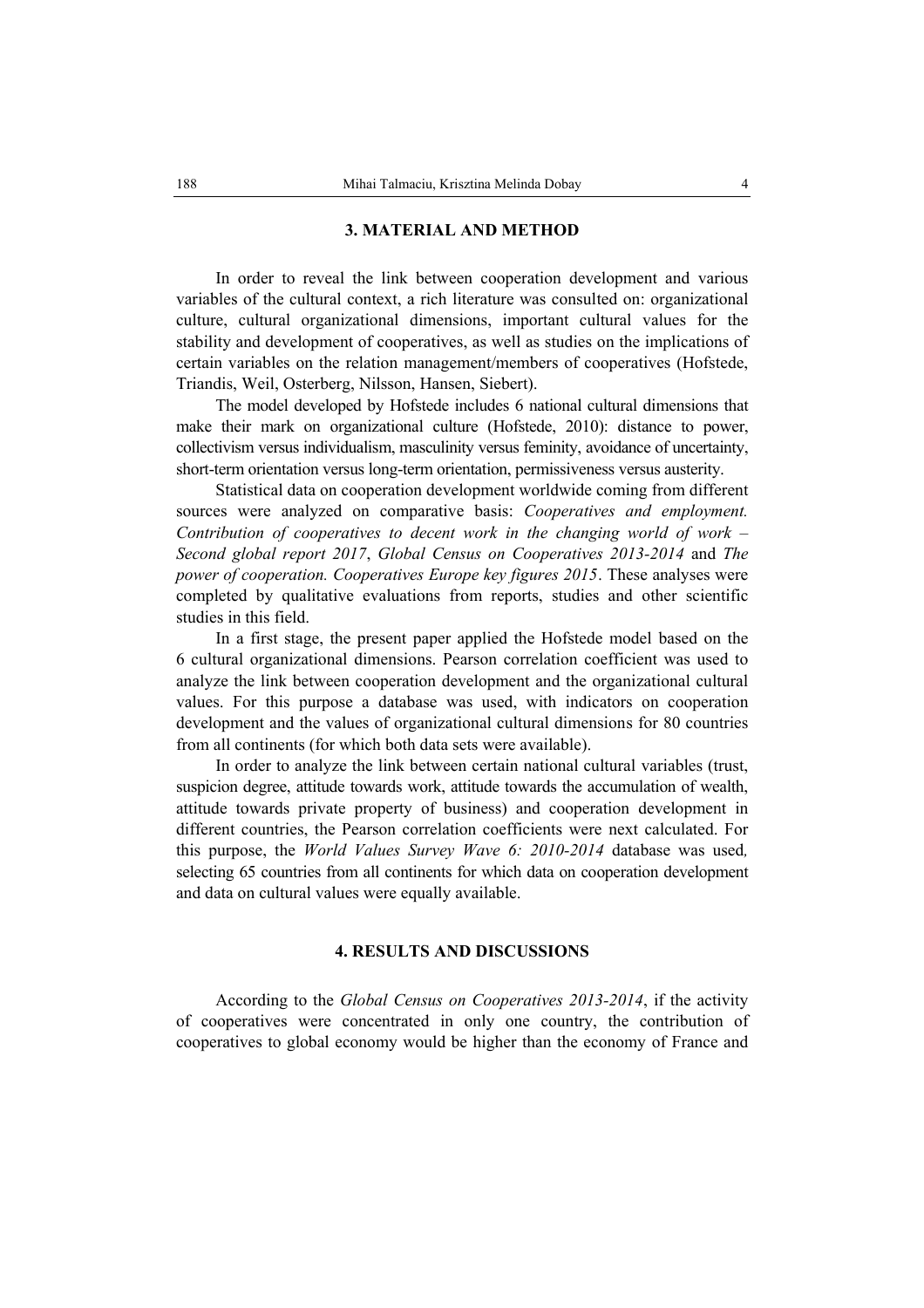would rank  $5<sup>th</sup>$  at global level, next to the economy of Germany. The incidence and socio-economic impact of cooperatives widely varies from country to country and from one geographic region to another (from one continent to another). Thus, the above-mentioned study, conducted at the initiative of the United Nations Department of Economic and Social Affairs, reveals that there are about 2.6 million cooperatives worldwide with more than 1 billion members and clients. The same study reveals that in the countries with high levels of the cooperative economy index, the contribution of cooperatives to GDP exceeds 10%.

The top 10 countries with the most developed cooperative economies include 9 European countries (France, Switzerland, Finland, Italy, the Netherlands, Germany, Austria, Denmark and Norway). These countries with developed cooperation have certain common characteristics in terms of Hofstede cultural values: they are countries with small distance to power, all the 10 countries are characterized by individualism (they are not countries with collectivist mentality), most of them are characterized by permissiveness and long-term orientation (Talmaciu et al., 2017).

According to the data from Table 1, the Asian countries have three quarters of the total number of cooperatives and 85.35 of the population employed in cooperatives worldwide. Yet their size is low. Thus, the average number of members per cooperative is 254 in Asia, as against 2325.53 members/cooperative in America, or 733 members/cooperative in Europe (Table 2).

One can notice from the data of Table 2 that the countries from Asia and Africa have the largest number of cooperatives in 100000 inhabitants, followed by the countries from Europe, America and Oceania. However, if we analyze the size of cooperatives in terms of the indicator average size of cooperative (average number of members per cooperative) we can notice that the cooperative organizations from Africa and Asia have a low number of members, as compared to those from Europe, America or Oceania.

| Region  | Cooperatives |               | Members       |        | Employment    |        |
|---------|--------------|---------------|---------------|--------|---------------|--------|
|         | No.          | $\frac{0}{0}$ | No.           | $\%$   | No.           | $\%$   |
| Africa  | 375,375      | 12.78         | 54,086,432    | 4.44   | 22,387,970    | 7.43   |
| America | 181,378      | 6.17          | 421,800,174   | 34.65  | 6,116,035     | 2.03   |
| Asia    | 2,156,219    | 73.41         | 547,951,194   | 45.01  | 257, 121, 871 | 85.35  |
| Europe  | 221,959      | 7.56          | 162,765,046   | 13.37  | 15,418,608    | 5.12   |
| Oceania | 2,391        | 0.08          | 30,843,215    | 2.53   | 222,509       | 0.07   |
| Total   | 2,937,322    | 100.00        | 1,217,446,061 | 100.00 | 301,266,993   | 100.00 |

*Table 1*  Distribution of cooperatives by continents and regions of the world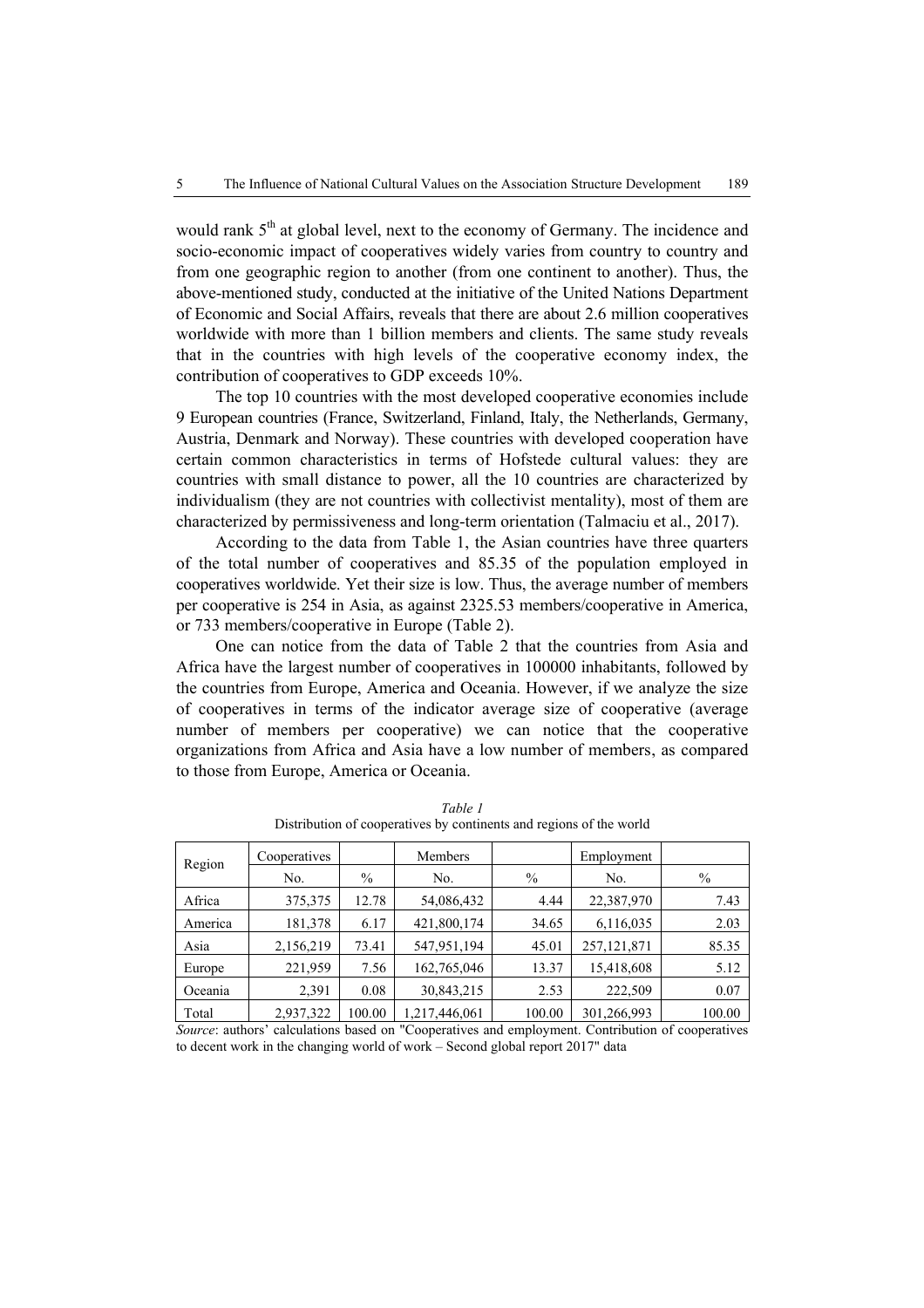| Region  | Cooperatives in 100<br>thousand inhabitants | Members/cooperative | Members in total<br>population $(\%)$ |
|---------|---------------------------------------------|---------------------|---------------------------------------|
| Africa  | 43.13                                       | 144.1               | 3.87                                  |
| America | 18.61                                       | 2,325.53            | 43.28                                 |
| Asia    | 54.93                                       | 254.13              | 13.96                                 |
| Europe  | 30.26                                       | 733.31              | 22.19                                 |
| Oceania | 6.29                                        | 12,899.71           | 81.18                                 |

| Table 2                                              |
|------------------------------------------------------|
| Social impact of cooperation by regions of the world |

*Source*: authors' own calculations based on "Cooperatives and employment. Contribution of cooperatives to decent work in the changing world of work – Second global report 2017" data

However, if we analyze the social impact of cooperation, from the perspective of the indicator share of cooperative members in total population, we can notice that the highest social impact of cooperatives can be seen in the countries from the region Oceania, where cooperative members account for about 81 in total population, followed by the countries from (43.23%), Europe (22.19%), Asia (13.96%) and Africa (3.87%).

The cooperatives from Europe contribute by about 50% to the gross annual revenue worldwide, and on cumulated basis with the cooperatives from North America the contribution is higher than 75% (Table 3). The cooperatives from America and Europe also have higher values than those from Asia or Africa in terms of the indicators: gross annual revenue per cooperative, gross annual revenue per member and gross annual revenue per employee.

| Region      | Annual gross revenue<br>(AGR) |       | AGR/cooperative | AGR/member | AGR/employee |
|-------------|-------------------------------|-------|-----------------|------------|--------------|
|             | (mil. USD)                    | $\%$  | (USD)           | (USD)      | (USD)        |
| Africa      | 4,471                         | 0.15  | 18,020.96       | 194.00     | 91,995.88    |
| America     | 762,771                       | 25.74 | 10,170,280      | 4,179.81   | 299,537.01   |
| Asia        | 653,629.2                     | 22.06 | 338,089.90      | 1,350.18   | 151,777.36   |
| Europa      | 1,482,482                     | 50.03 | 4,159,600.45    | 3,820.76   | 282,436.62   |
| Oceania     | 59,543.3                      | 2.01  | 29,771,650      | 4,210.15   | 129,357.59   |
| World total | 2,962,896                     | 100   | 1,133,125.33    | 2,713.79   | 234,949.10   |

#### *Table 3*  Economic impact of cooperation by regions of the world

*Source*: authors' calculations based on "Global Census on Cooperatives 2013-2014" data

The data on cooperation incidence in countries from different continents, presented in the tables from Annex 1, reveal the concentration of the number of cooperatives, of the number of members and of employed labour force in a low number of countries, with more developed cooperation, on each continent (the countries from top 10 on each continent have more than three-quarters of cooperatives, members or employees in cooperatives).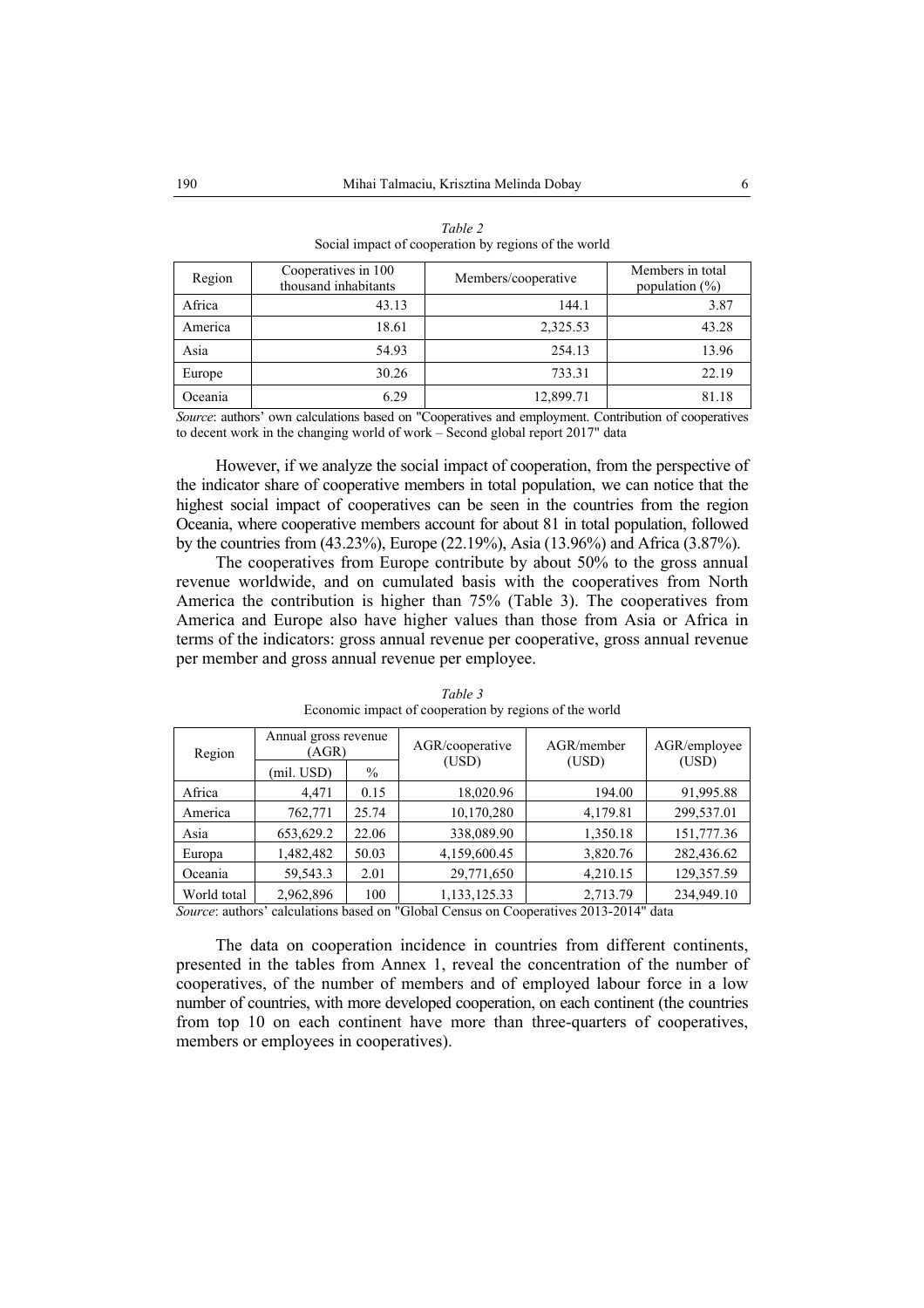Thus, the situation by continents is the following:

– North and South America, in the top 10 countries (out of 39 countries) have 95.47 of the number of cooperatives, 94.51% of total number of members and 93.85% of total employed labour force in cooperatives. The country with the most developed cooperation is the United States, which has 83.18% of the total number of members and 24.46% of the population employed in cooperatives. In terms of Hofstede cultural dimensions, the largest part of the Latin-American countries is characterized by great distance to power and collectivism, while the United States and Canada are characterized by small distance to power and individualism. Most American countries are characterized by permissiveness.

– In Africa, the top 10 countries (out of 33 countries) concentrate 93.9 of the number of cooperatives, 77.25% of the total number of members and 97.34% of the total labour employed in cooperatives. The most developed countries in terms of cooperation are the following: Egypt with 23.29% of the total number of members and 31.09% of the population employed in cooperatives, Kenya 20.55% of members and 35.92% of employment and Ethiopia with 12.15% and 20.78% respectively. All the African countries are characterized by great distance to power, collectivism and medium to high values of permissiveness (Ghana and Nigeria are characterized by austerity).

– In Asia, the top 10 countries (out of 29 countries) have 93.9% of the number of cooperatives, 77.25% of total number of members and 97.34% of total labour force employed in cooperatives. The most representative countries in terms of cooperation are the following: India with 45.51% of the total number of members and 15.33% of labour force employed in cooperatives and China with 29.32% of members and 71.94% of employed labour force in cooperatives. From the perspective of cultural dimensions, the Asian countries are characterized by great distance to power, collectivism and propensity for austerity.

– In Europe, the top 10 countries (out of 36) have 87.88% of the number of cooperatives, 81.47% of the total number of members and 78.47% of total labour employed in cooperatives. The most representative countries in terms of cooperation are France with 45.51 of total number of members and 11.34% of labour employed in cooperatives, Germany (14.16% and 16.72% respectively), Russia (18.98% and 6.41% respectively), Italy (7.73% and 19.2%), Great Britain (10.13% and 2.9%). In terms of cultural dimensions, the European countries are divided into: countries with small distance to power – those from the northern part of the continent (Anglo-Saxon and Scandinavian) and countries with medium to great distance to power – the countries from the south, east and the Latin countries; individualist countries – Central and Western European countries and collectivist countries – the Eastern European countries (also Portugal and Greece); countries characterized by permissiveness – in Northern Europe and by austerity – the countries in Southern, Central and Eastern Europe. Romania has 0.76% of the number of cooperatives in Europe (it ranks  $18<sup>th</sup>$  in the 36 countries), 0.41% of the total number of members in cooperatives (rank 21) and 0.19% persons employed in cooperatives (rank 24). In terms of cultural dimensions, the main characteristics of Romania are the following: great distance to power, collectivism and austerity.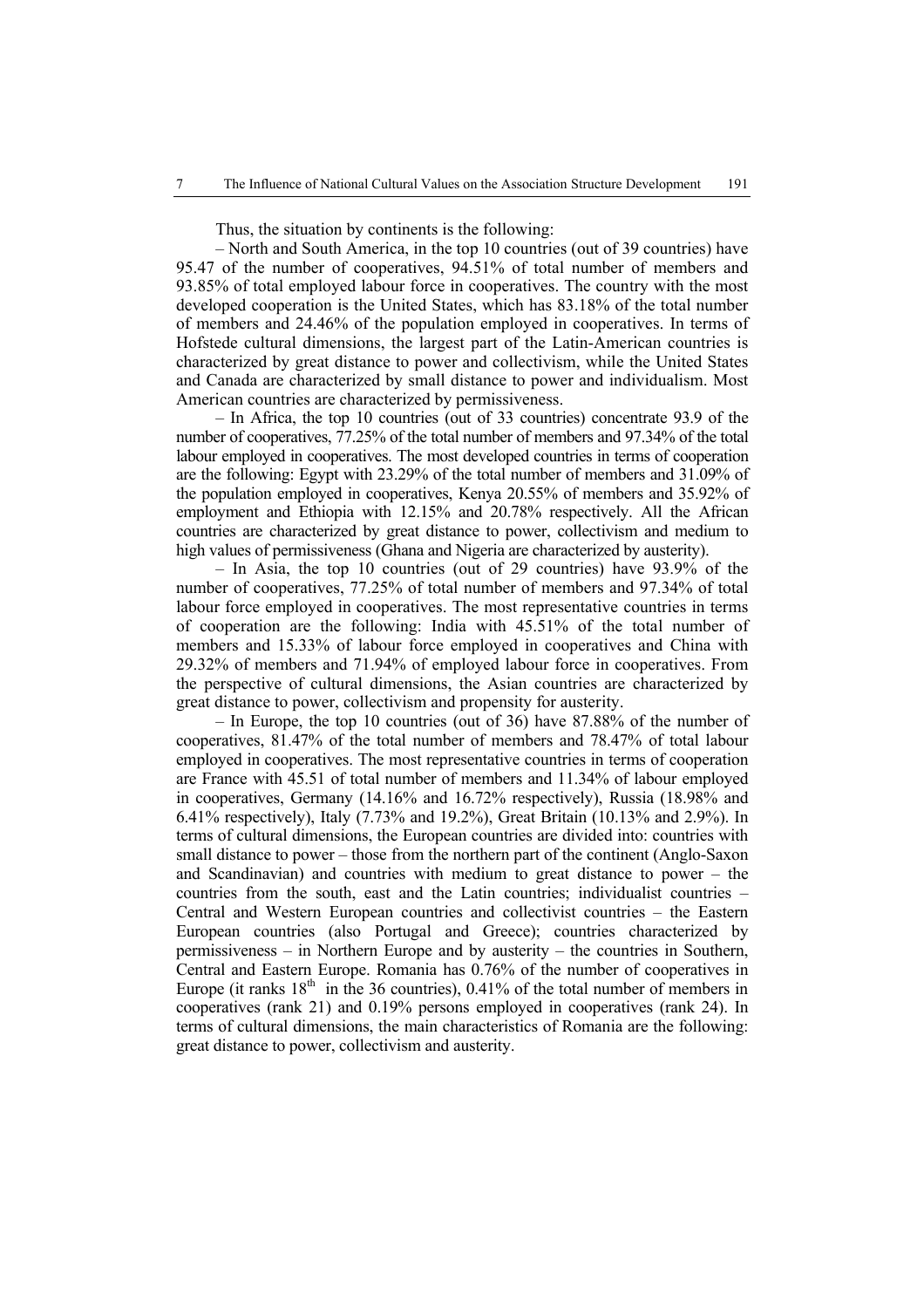– In Oceania, the first 4 countries (out of 12) concentrate 97.49% of the number of cooperatives, 98.59% of the total number of members and 99.76% of total labour employed in cooperatives. The most representative countries in terms of cooperation are the following: Australia with 94.02% of the total number of cooperatives, 11.7% of labour employed in cooperatives and New Zealand with 4.56% of total members and 87.87% of employment. In terms of cultural dimensions, the countries from this region are characterized by small distance to power, individualism and permissiveness.

In order to reveal the link between cooperation development and different variables of the cultural context, Tables 4 and 5 present the values of Pearson correlation coefficients. Thus, in Table 4 one can notice an acceptable association degree between the values of indicator share of cooperative members in total population and the values of three cultural dimensions: distance to power (-0.45), individualism vs. collectivism (0.5) and permissiveness vs. austerity (0.35).

*Table 4*  Correlation coefficients between the cooperation indicators and the values of cultural dimensions (Hofstede)

|                                                | Distance<br>to power | Individ.<br>versus<br>collectivism | Masculin.<br>VS.<br>feminity | Avoid. of<br>uncert. | <b>STO</b><br>VS.<br><b>LTO</b> | Permissiveness<br>versus<br>austerity |
|------------------------------------------------|----------------------|------------------------------------|------------------------------|----------------------|---------------------------------|---------------------------------------|
| Number of<br>cooperatives                      | 0.18                 | $-0.12$                            | 0.12                         | $-0.12$              | 0.14                            | $-0.12$                               |
| Share of<br>members in total<br>population     | $-0.45$              | 0.50                               | 0.08                         | $-0.26$              | $-0.02$                         | 0.35                                  |
| Cooperatives in<br>100 thousand<br>inhabitants | 0.07                 | $-0.14$                            | $-0.09$                      | $-0.07$              | $-0.15$                         | 0.11                                  |
| Members per<br>cooperative                     | $-0.17$              | 0.26                               | 0.23                         | $-0.16$              | $-0.09$<br>$\sim$ $\sim$        | 0.38                                  |

*Source*: authors' calculations based on "Cooperatives and employment. Contribution of cooperatives to decent work in the changing world of work – Second global report 2017" data and Hofstede G. (2010)

| Table 5                                                                      |
|------------------------------------------------------------------------------|
| Correlation coefficients between the cooperation coefficients and confidence |

|                                          |                   | Suspicion<br>Confidence in: |                 |        |  |  |  |
|------------------------------------------|-------------------|-----------------------------|-----------------|--------|--|--|--|
|                                          | <b>Neighbours</b> | Most people                 | Unknown persons | degree |  |  |  |
| Share of members<br>in total population  | 0.16              | 0.48                        | 0.51            | 0.33   |  |  |  |
| Cooperatives in 100 thou.<br>Inhabitants | 0.35              | 0.26                        | 0.23            | 0.25   |  |  |  |
| Members per cooperative.                 | 0.08              | 0.20                        | 0.22            | 0.22   |  |  |  |

*Source*: authors' calculations based on "Cooperatives and employment. Contribution of cooperatives to decent work in the changing world of work – Second global report 2017" and "World Values Survey Wave 6: 2010-2014" data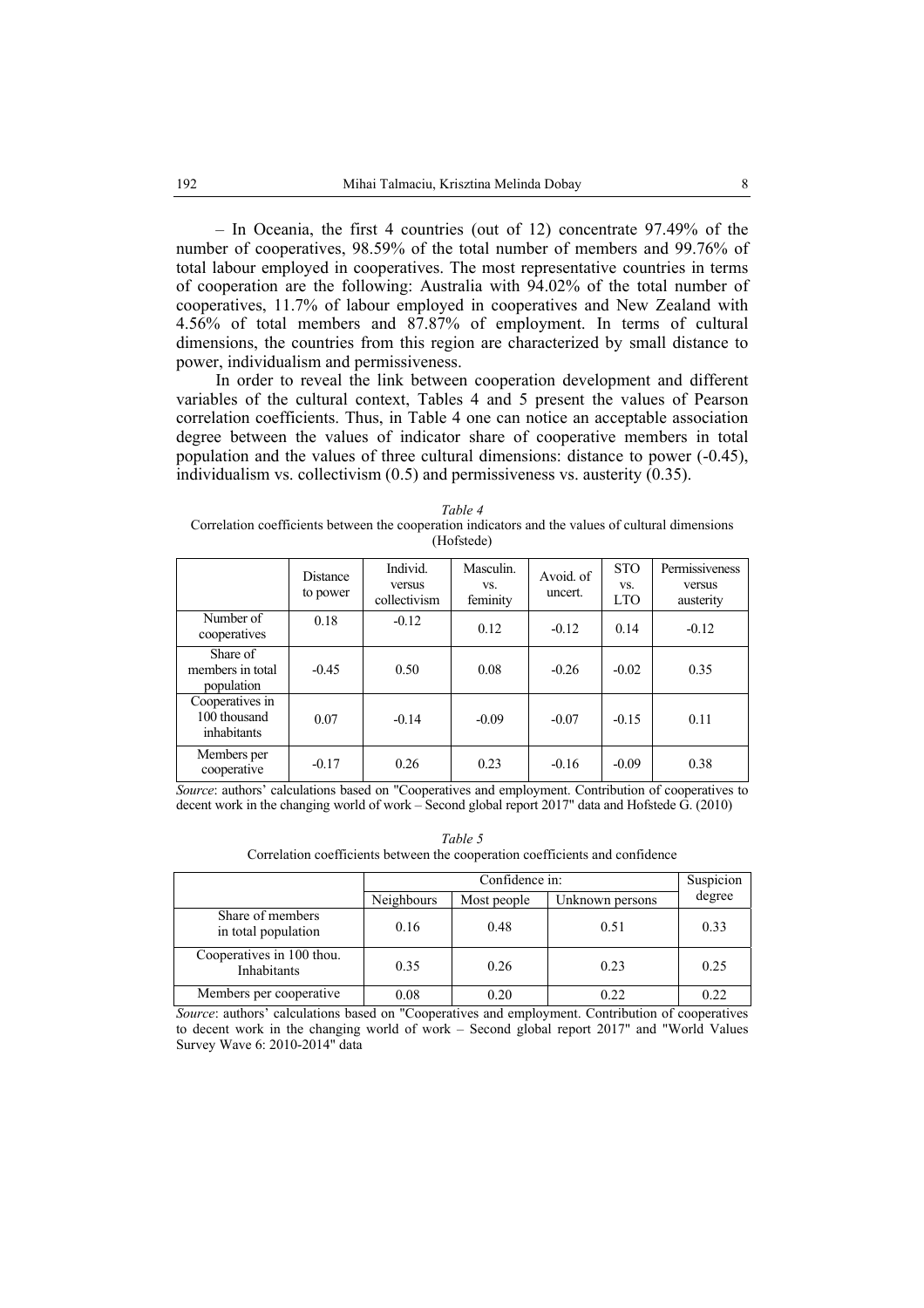This indicates that the countries with a higher share of cooperative members in total population have the following characteristics: small distance to power, propensity for individualism and permissiveness.

As regards the relation between the degree of confidence and suspicion and the cooperation characterization indicators, the values of correlation coefficients presented in Table 5 indicate an acceptable association degree between the values of indicator share of cooperative members in total population and the values of confidence in most people (0.48), confidence in unknown persons (0.51) and those of the suspicion degree (0.33). The correlation is weaker with regard to the other two cooperation indicators: cooperatives in 100 thousand inhabitants and average number of members per cooperative.

#### **5. CONCLUSIONS**

The need to study the link between cooperation development and the different variables of the cultural context are justified due to the double character of cooperatives, i.e. economic and social.

The researchers of the social phenomena pointed out that there are distinct cultural areas in the world, which are reflected in the people's systems of values and which are closely linked to the economic phenomena.

The studies on the economic and social impact of cooperatives conducted worldwide reveal great differences in cooperation development across countries, geographic regions and continents.

In this paper, in which cooperation was investigated in socio-economic terms, the authors highlighted different national cultural variables that are linked to the pro-social behaviour, specific to cooperatives, to their stability and development, namely:

– trust and power, which influence the stability and synergic potential of cooperatives;

– personal interest, transparency and individual considerations, which influence the propensity for cooperation, the stability and viability of cooperatives;

- entrepreneurial and organizational culture that put its mark on the management of cooperatives;

- conservative and individualist attitude that can hinder the development of cooperatives.

The statistical data on cooperation, available worldwide, reveal the stronger development of this sector in Europe and America, followed by Asia and Africa. At the same time, about 90% of the number of cooperatives are concentrated in maximum 10 countries, on each continent.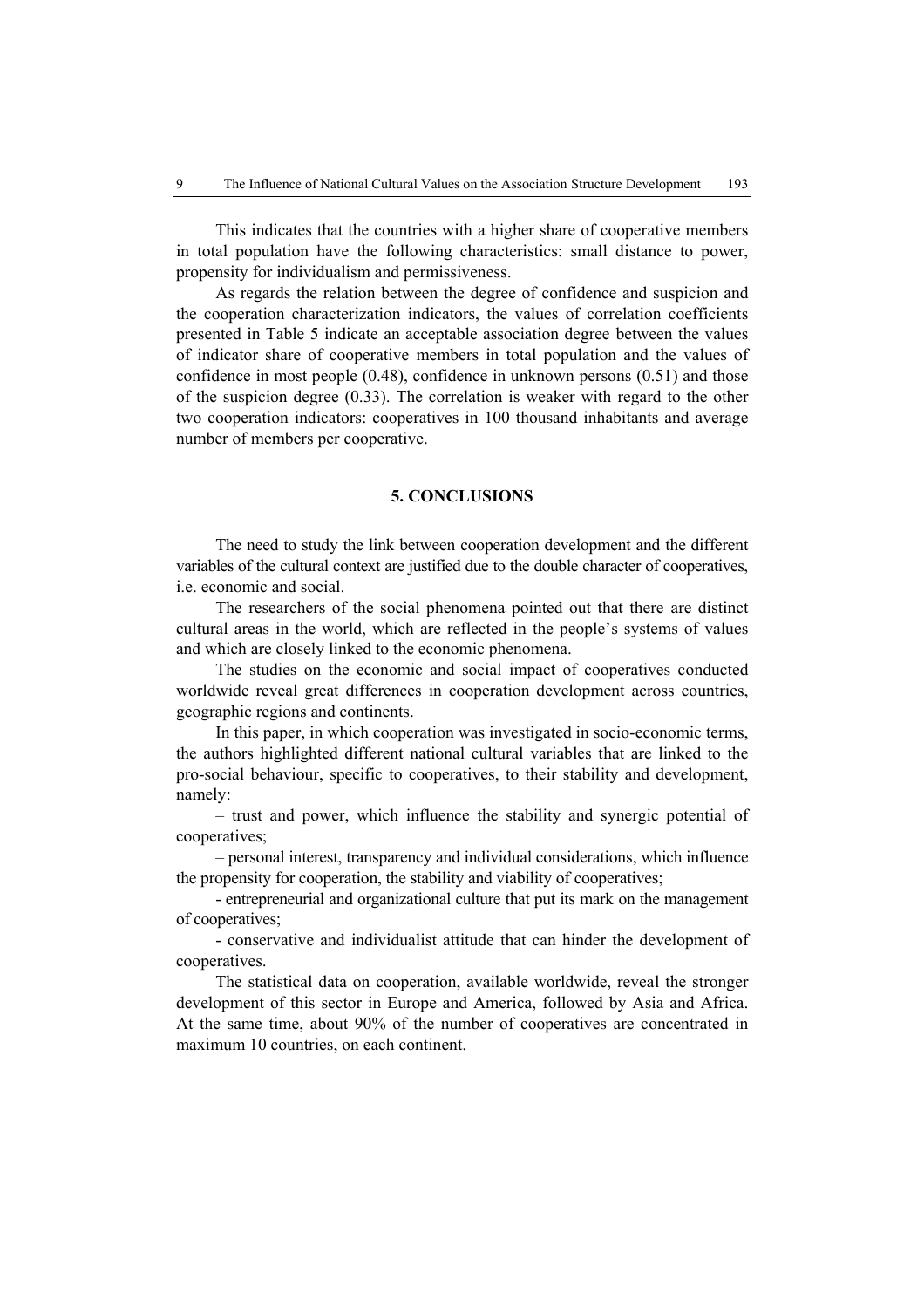The situation is similar if we analyze the distribution by countries of the total number of cooperative members on each continent or the distribution of labour force employed in cooperatives by countries. In the case of European countries, a link was noticed between the development of cooperation and GDP/capita, with a more important economic and social impact in the countries with a higher GDP/capita.

From our analysis, it results that the national cultural dimensions favourable to cooperation development are the following: small distance to power, propensity for individualism, permissiveness, high level of confidence, low suspicion level and the favourable attitude towards the active involvement in the activity of certain groups (associations).

In Romania's case, the weak development of cooperation can be justified by the great distance to power, propensity for collectivism, for austerity, low level of confidence and high suspicion.

#### REFERENCES

- 1. Axelrod R., (1984), *The evolution of cooperation*, New York, NY: Basic Books.
- 2. Bakucs Z., Ferto I., Szabó G. G., (2012), *Benefits of a marketing cooperative in transition agriculture: Mórakert purchasing and service co-operative*, Society and Economy in Central and Eastern Europe, 34, 453–468.
- 3. Bergmüller R., Schürch R., Hamilton I. M., (2010), *Evolutionary causes and consequences of consistent individual variation in cooperative behaviour*, Phil. Trans. R. Soc. B Biol Sci, 365(1553), 2751–64, doi:10.1098/rstb.2010.0124.
- 4. Campos L.M.S., Vazquez-Brust D.A., (2016), *Lean and green synergies in supply chain management*, Supply Chain Management: An International Journal, Vol. 21 Issue: 5, pp. 627-641, https://doi.org/10.1108/SCM-03-2016-0101.
- 5. Capaldo A., Giannocaro I., (2015), *How does trust affect performance in the supply chain? The moderating role of interdependence*, International Journal of Production Economics, Elsevier, Vol. 166, pp. 36-49.
- 6. Fahlbeck E., (2007), *The horizon problem in agricultural cooperatives—only in theory?*, in K. Karantininis & J. Nilsson (Eds.), Vertical markets and cooperative hierarchies. (pp. 255–274). Dordrecht: Springer.
- 7. Fischbacher U., Gächter S., Fehr E., (2001), *Are people conditionally cooperative? Evidence from a public goods experiment*, Econ. Lett. 71, 397–404. (doi:10.1016/ S0165-1765(01)00394-9).
- 8. Fischbacher U., Gächter S., (2010), *Social preferences, beliefs, and the dynamics of free riding in public good experiments*, Am. Econ. Rev. 100, 541–556. (doi:10. 1257/aer.100.1.541).
- 9. Gächter S., Herrmann B., Thöni C., (2010), *Culture and cooperation*, Philosophical Transaction of the Royal Society B 365, 2651–2661, doi:10.1098/rstb.2010.0135, http://rstb.royalsocietypublishing.org/ on January 25, 2017.
- 10. Guiso L., Sapienza P., Zingales L., (2006), *Does culture affect economic outcomes?,* J. Econ. Perspect. 20, 23–48. (doi:10.1257/jep.20.2.23).
- 11. Guiso L., Sapienza P., Zingales L., (2008), *Social capital as good culture*, J. Eur. Econ. Assoc. 6, 295–320. (doi:10. 1162/JEEA.2008.6.2-3.295).
- 12. Handfiled R., Bechtal C. (2004), *Trust, power, dependence and economics: can SCM research borrow paradigms?,* International Journal of Integrated Supply Chain Management, vol 1, pp. 3-32.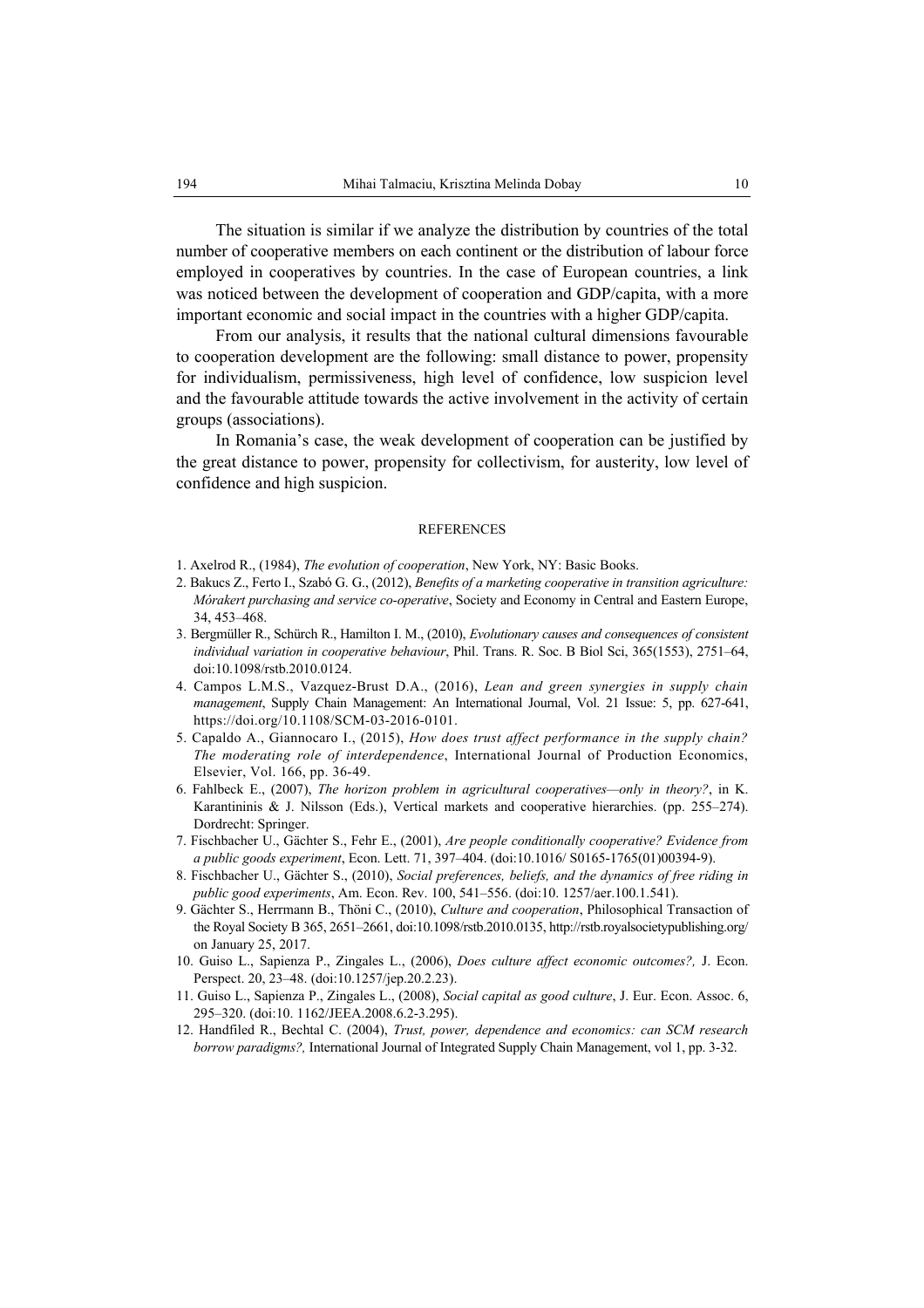- 13. Hardy C., Philips N., Lawrence T., (1998), *Distinguishing trust and power in interorganizational relations: forms and façades of trust*, in Lane C. and Bachman C. (Eds.), Trust in and within organizations, Oxford: Oxford University Press, pp. 64-87.
- 14. Herrmann B., Thöni C., (2009), *Measuring conditional cooperation: a replication study in Russia*, Exp. Econ. 12, 87–92. (doi:10.1007/s10683-008-9197-1).
- 15. Hofstede G., (1980), *Culture's Consequences: International Differences in Work-related Values*, Sage, Newbury Park, CA.
- 16. Hofstede G., Hofstede G. I., Minkov M., (2010), *Cultures and organizations. Software of the Mind. Intercultural cooperation and its importance for survival,* McGraw Hill companies New York USA.
- 17. Inglehart R., (1997), *Modernization and postmodernization: cultural, economic and political change in 43 societies*, Princeton, NJ: Princeton University Press.
- 18. Inglehart R., Baker W. E., (2000), *Modernization, cultural change, and the persistence of traditional values*, Am. Sociol. Rev. 65, 19–51. (doi:10.2307/2657288).
- 19. Jones D. C., Kalmi P., (2009), *Trust, inequality and the size of the co-operative sector: Cross-country evidence, https://pdfs.semanticscholar.org/50d6/3eec1bd680e85d3dcfc4f2a77b9e9c4d6d7b.pdf.*
- 20. Kocher M., Martinsson P., Visser M., (2009), *Social background, cooperative behavior, and norm enforcement*, Gothenburg, Sweden: University of Gothenburg. (Working Papers In Economics No. 385).
- 21. Kurzban R., Houser D., (2005), *Experiments investigating cooperative types in humans: a complement to evolutionary theory and simulations*, Proc. Natl Acad. Sci. USA 102, 1803–1807. (doi:10.1073/ pnas.0408759102).
- 22. Lasker R., Weiss E., Miller R., (2001*), Partnership synergy: a practical framework for studying and strengthening collaborative advantage*, The Milbank Quarterly, vol. 79, no. 2, pp. 179-205.
- 23. Markelova H., Meinzen-Dick R., Hellin J., Dohrn S. (2009), *Collective action for smallholder market access*, Food Policy*, 34*(1), 1–7.evidence. Annals of Public and Cooperative Economic,*, 80*, 165–195.
- 24. McNamara J. M., Leimar O., (2010), *Variation and the response to variation as a basis for successful cooperation*, Phil. Trans. R. Soc. B 365, 2627–2633. (doi:10.1098/rstb.2010.0159).
- 25. Mueller S.L., Thomas A.S., (2001), *Culture and entrepreneurial potential: a nine country study of locus of control and innovativeness*, Journal of Business Venturing, Vol. 16.
- 26. Osterberg P., Nilsson J., (2009), *Members' perception of their participation in the governance of cooperatives: The key to trust and commitment in agricultural cooperatives,* Agribusiness vol. 25 (2) 181-197, Wiley Periodicals Inc., DOI 10.1002/agr.20200.
- 27. Robinson L., Lifton D., (1993), *Convincing growers to fund cooperative marketing activities: Insights from the New York wine grape industry*, Agribusiness, 9(1), 65–76.
- 28. Siebert J.B., (1994)., *Co-ops: What farmers think!,* Berkeley, CA: University of California, Department of Agricultural and Resource Economics, Center for Cooperatives.
- 29. Sigmund, K., ( 2010), *The calculus of selfishness,* Princeton, NJ: Princeton University Press.
- 30. Talmaciu M., Dobay K.M., Apetroaie C., (2017), *O posibilă abordare din perspectivă socioeconommică a cooperaţiei agricole din România*, vol. "Economie agroalimentară şi dezvoltare rurală într-o perspectivă regională". Editura Academiei Române, Bucureşti, 2017, pp. 355-375.
- 31. Weil David, (2007), *Economic Growth*, Pearson International Edition.
- 32. \*\*\* *Cooperatives and employment. Contribution of cooperatives to decent work in the changing world of work – Second global report 2017,* CICOPA.
- 33. \*\*\* *World Values Survey Wave 6 2010-2014*, Official Aggregate v.20150418. World Values Survey Association (www.worldvaluessurvey.org). Aggregate File Producer: Asep/JDS, Madrid SPAIN.
- 34. \*\*\* *Global Census on Cooperatives 2013-2014* ,conducted at the initiative of United Nations Department for Economic and Social Affairs with Rabobank support), www.DaveGraceAssociates.com.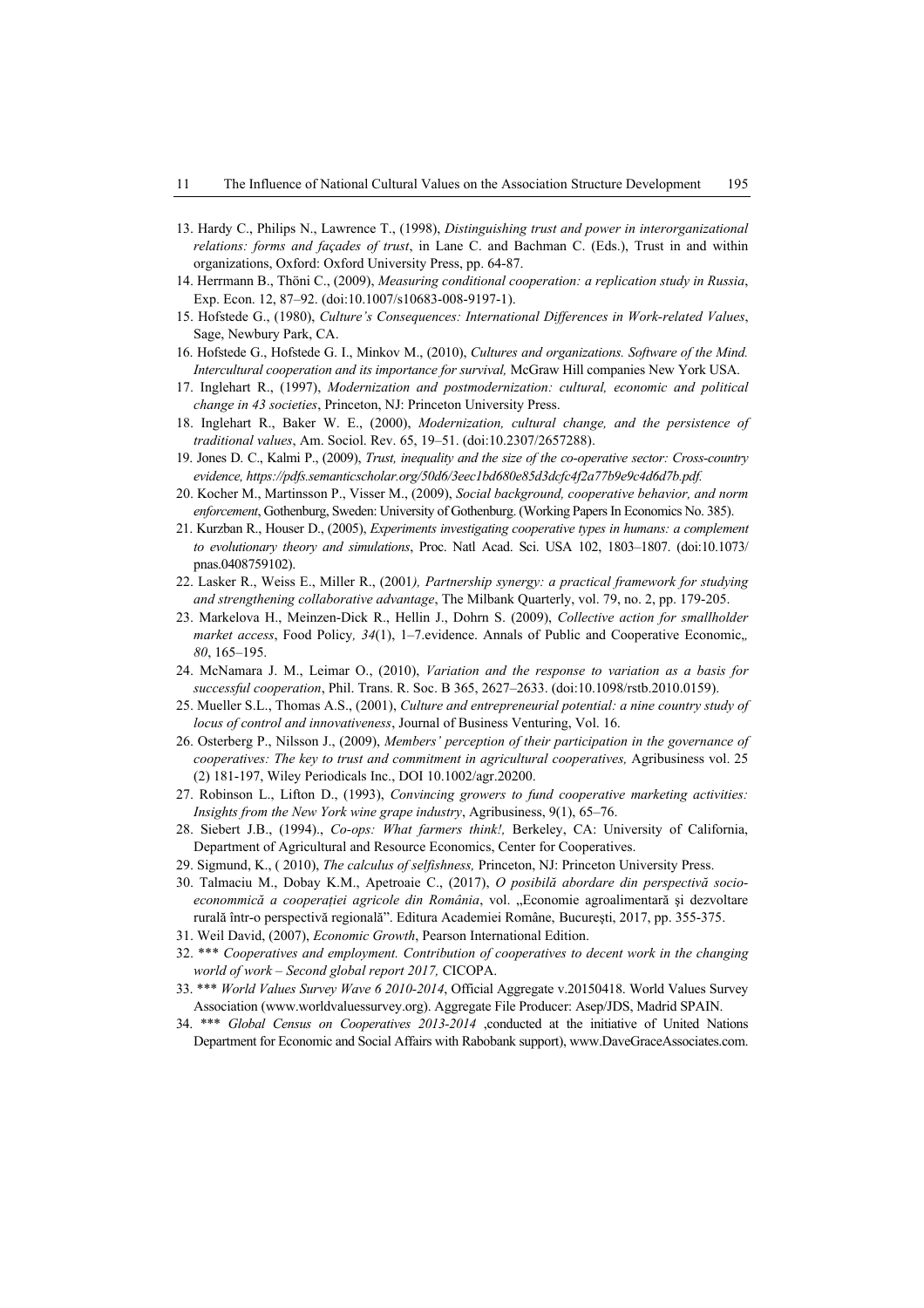## ANNEX 1. COOPERATION IN THE WORLD

| Crt. | Country                                                                                                   | Cooperatives |       | Members      |       | Employment   |               |
|------|-----------------------------------------------------------------------------------------------------------|--------------|-------|--------------|-------|--------------|---------------|
| No.  |                                                                                                           | Number       | $\%$  | Number       | $\%$  | Number       | $\frac{0}{0}$ |
| 1    | Venezuela                                                                                                 | 94,141       | 51.90 | 601,732      | 0.14  | 698,146      | 11.42         |
| 2    | <b>USA</b>                                                                                                | 29,285       | 16.15 | 350,871,790  | 83.18 | 1,495,750    | 24.46         |
| 3    | Argentina                                                                                                 | 13,047       | 7.19  | 6,082,026    | 1.44  | 377,135      | 6.17          |
| 4    | Brazil                                                                                                    | 6,582        | 3.63  | 12,706,164   | 3.01  | 1,781,334    | 29.13         |
| 5    | Bolivia                                                                                                   | 6,220        | 3.43  | 3,000,000    | 0.71  | $\mathbf{0}$ | 0.00          |
| 6    | Nicaragua                                                                                                 | 6,100        | 3.36  | 144,432      | 0.03  | 119,866      | 1.96          |
| 7    | Canada                                                                                                    | 5,769        | 3.18  | 18,136,141   | 4.30  | 298,131      | 4.87          |
| 8    | Cuba                                                                                                      | 5,569        | 3.07  | 529,076      | 0.13  | 529,076      | 8.65          |
| 9    | Colombia                                                                                                  | 4089         | 2.25  | 5,823,347    | 1.38  | 438,363      | 7.17          |
| 10   | Honduras                                                                                                  | 2,360        | 1.30  | 750,328      | 0.18  | 1,927        | 0.03          |
|      | Total top 10 (out of 39)                                                                                  | 173,162      | 95.47 | 398,645,036  | 94.51 | 5,739,728    | 93.85         |
|      | Other countries<br>Course outletes, relative head on Committee and numbers and Contribution of commentary | 8,216        | 4.53  | 23, 155, 138 | 5.49  | 376,307      | 6.15          |

#### 1.1 North and South America

*Source*: authors' calculations based on "Cooperatives and employment. Contribution of cooperatives to decent work in the changing world of work – Second global report 2017" data

| Crt.           | Country                  | Cooperatives |               | Members    |               | Employment   |               |
|----------------|--------------------------|--------------|---------------|------------|---------------|--------------|---------------|
| no             |                          | Number       | $\frac{0}{0}$ | Number     | $\frac{0}{0}$ | Number       | $\frac{0}{0}$ |
| 1              | Nigeria                  | 181,279      | 48.29         | 4,300,000  | 7.95          | 100,000      | 0.45          |
| 2              | Ethiopia                 | 43,534       | 11.60         | 6,570,000  | 12.15         | 4,652,074    | 20.78         |
| 3              | Burkina Faso             | 30,000       | 7.99          | 955,000    | 1.77          | 955,000      | 4.27          |
| $\overline{4}$ | Kenya                    | 17,326       | 4.62          | 11,112,588 | 20.55         | 8,040,790    | 35.92         |
| 5              | Morocco                  | 17,229       | 4.59          | 2,971,308  | 5.49          | 444,440      | 1.99          |
| 6              | Zambia                   | 16,133       | 4.30          | 199,694    | 0.37          | 6,000        | 0.03          |
| 7              | Niger                    | 13,000       | 3.46          | 500,000    | 0.92          | $\mathbf{0}$ | $\mathbf{0}$  |
| 8              | Egypt                    | 12,728       | 3.39          | 12,595,000 | 23.29         | 6,961,000    | 31.09         |
| 9              | Uganda                   | 10,641       | 2.83          | 1,200,000  | 2.22          | 10,339       | 0.05          |
| 10             | Tanzania                 | 10,596       | 2.82          | 1,379,373  | 2.55          | 623,519      | 2.79          |
|                | Total top 10 (out of 33) | 352,466      | 93.90         | 41,782,963 | 77.25         | 21,793,162   | 97.34         |
|                | Other countries          | 22,909       | 6.10          | 12,303,469 | 22.75         | 594,808      | 2.66          |

### 1.2 Africa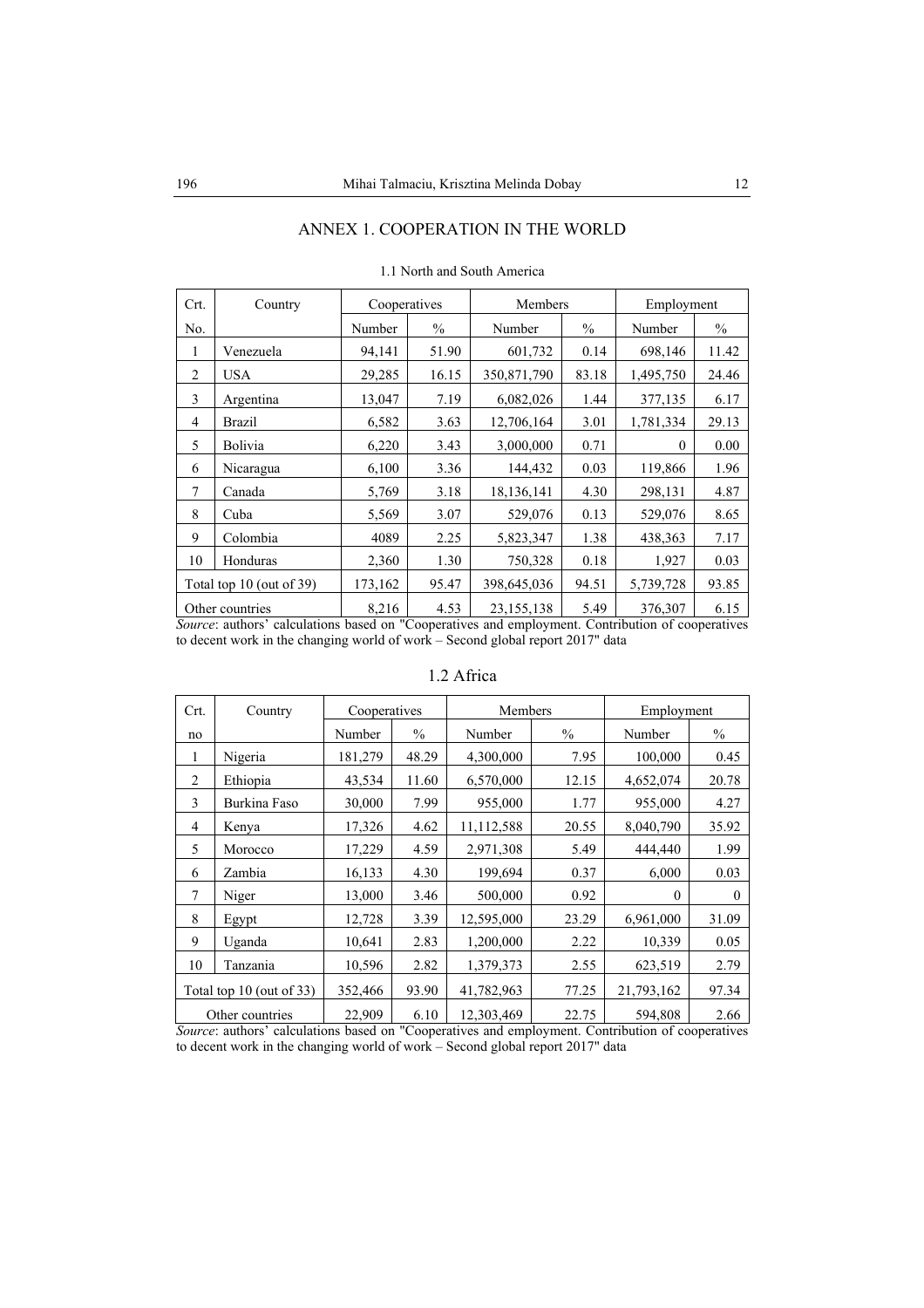| Crt.           | Country                     | Cooperatives |               | Members     |               | Employment  |               |
|----------------|-----------------------------|--------------|---------------|-------------|---------------|-------------|---------------|
| no             |                             | Number       | $\frac{0}{0}$ | Number      | $\frac{0}{0}$ | Number      | $\frac{0}{0}$ |
| 1              | China                       | 1,008,266    | 46.76         | 160,650,000 | 29.32         | 184,964,417 | 71.94         |
| $\overline{2}$ | India                       | 610,020      | 28.29         | 249,367,111 | 45.51         | 39,421,014  | 15.33         |
| 3              | Indonesia                   | 150,223      | 6.97          | 574,451     | 0.10          | 574,451     | 0.22          |
| $\overline{4}$ | Bangladesh                  | 126,215      | 5.85          | 4,803,721   | 0.88          | 2,456,565   | 0.96          |
| 5              | Iran                        | 74,938       | 3.48          | 10,290,343  | 1.88          | 3,458,029   | 1.34          |
| 6              | Turkey                      | 31,902       | 1.48          | 6,517,355   | 1.19          | 3,010,793   | 1.17          |
| 7              | Nepal                       | 29,830       | 1.38          | 700,000     | 0.13          | 760,000     | 0.30          |
| 8              | Vietnam                     | 18,682       | 0.87          | 5,442,527   | 0.99          | 5,738,207   | 2.23          |
| 9              | Korea                       | 11,017       | 0.51          | 27,849,724  | 5.08          | 2,638,232   | 1.03          |
| 10             | Malaysia                    | 10,914       | 0.51          | 7,609,204   | 1.39          | 1,222,246   | 0.48          |
|                | Total top 10 (out of $29$ ) | 2,072,007    | 96.09         | 473.804.436 | 86.47         | 244,243,954 | 94.99         |
|                | Other countries             | 84,212       | 3.91          | 74.146.758  | 13.53         | 12,877,917  | 5.01          |

1.3 Asia

*Source*: authors' calculations based on "Cooperatives and employment. Contribution of cooperatives to decent work in the changing world of work – Second global report 2017" data

## 1.4 Europe

| Crt.    | Country                     | Cooperatives |               | Members      |               | Employment  |               |
|---------|-----------------------------|--------------|---------------|--------------|---------------|-------------|---------------|
| no.     |                             | Number       | $\frac{0}{0}$ | Number       | $\frac{0}{0}$ | Number      | $\frac{0}{0}$ |
| 1       | Russia                      | 67,209       | 30.28         | 30,897,997   | 18.98         | 988,000     | 6.41          |
| 2       | Italy                       | 39,599       | 17.84         | 12,584,572   | 7.73          | 2,960,047   | 19.20         |
| 3       | Spain                       | 21,725       | 9.79          | 7,296,629    | 4.48          | 1,581,047   | 10.25         |
| 4       | France                      | 17,897       | 8.06          | 26,606,263   | 16.35         | 1,779,144   | 11.54         |
| 5       | Sweden                      | 11,919       | 5.37          | 4,451,902    | 2.74          | 309,133     | 2.00          |
| 6       | Poland                      | 9,521        | 4.29          | 7,976,600    | 4.90          | 649,600     | 4.21          |
| 7       | Germany                     | 7,615        | 3.43          | 23,050,000   | 14.16         | 2,578,334   | 16.72         |
| 8       | Greece                      | 7.188        | 3.24          | 833,956      | 0.51          | 728,697     | 4.73          |
| 9       | Great Britain               | 6,797        | 3.06          | 16,492,320   | 10.13         | 447,400     | 2.90          |
| 10      | Norway                      | 5,592        | 2.52          | 2,411,038    | 1.48          | 77,500      | 0.50          |
|         | Total top 10 (out of $36$ ) | 195,062      | 87.88         | 132,601,277  | 81.47         | 12,098,902  | 78.47         |
| Romania |                             | 1,688 (18)   | 0.76          | 674,500 (21) | 0.41          | 29,325 (24) | 0.19          |
|         | Other countries             | 25,209       | 11.36         | 29,489,269   | 18.12         | 3,290,381   | 21.34         |